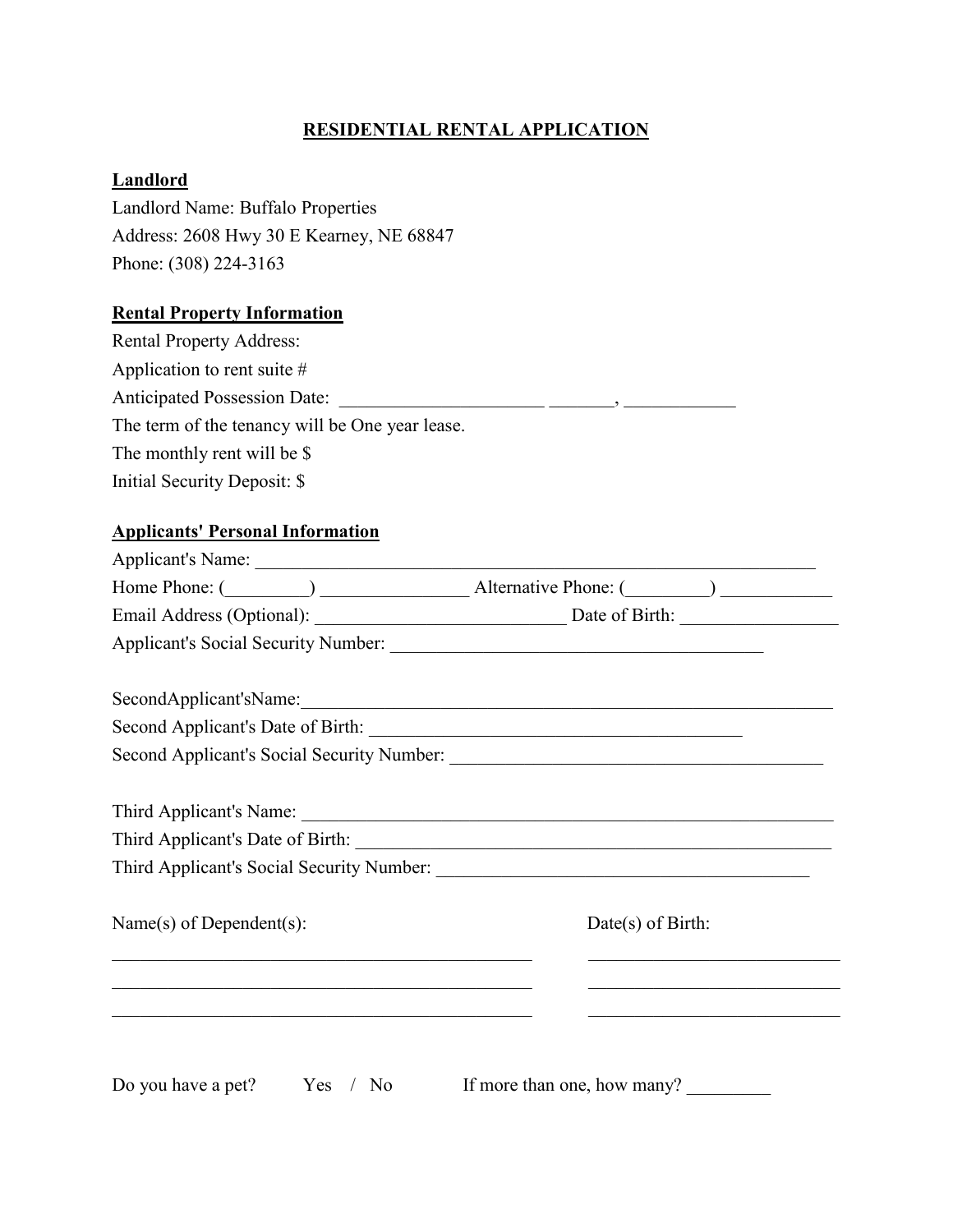Please describe type(s) of pet(s):

|                                | State:           |                                                                                                                                                                                                                                                                    |  |
|--------------------------------|------------------|--------------------------------------------------------------------------------------------------------------------------------------------------------------------------------------------------------------------------------------------------------------------|--|
|                                |                  |                                                                                                                                                                                                                                                                    |  |
|                                |                  |                                                                                                                                                                                                                                                                    |  |
|                                |                  |                                                                                                                                                                                                                                                                    |  |
|                                | City:            |                                                                                                                                                                                                                                                                    |  |
|                                | State:           |                                                                                                                                                                                                                                                                    |  |
|                                |                  |                                                                                                                                                                                                                                                                    |  |
|                                |                  | Landlord / Lessor: Phone: (Campaigneer)                                                                                                                                                                                                                            |  |
|                                |                  | Employer: Note that the set of the set of the set of the set of the set of the set of the set of the set of the set of the set of the set of the set of the set of the set of the set of the set of the set of the set of the<br>Position: Date Hired: Date Hired: |  |
|                                |                  |                                                                                                                                                                                                                                                                    |  |
|                                |                  |                                                                                                                                                                                                                                                                    |  |
|                                |                  | (If employed less than one year with present employer, please provide previous employer.)                                                                                                                                                                          |  |
|                                |                  |                                                                                                                                                                                                                                                                    |  |
|                                |                  |                                                                                                                                                                                                                                                                    |  |
|                                |                  |                                                                                                                                                                                                                                                                    |  |
| <b>Other Sources of Income</b> |                  |                                                                                                                                                                                                                                                                    |  |
|                                |                  | Do you receive income from any of the following sources? Yes / No                                                                                                                                                                                                  |  |
| <b>Student Loans</b>           | Pension Benefits | Social Assistance<br>Other                                                                                                                                                                                                                                         |  |

 $\_$  $\overline{\phantom{a}}$  , and the set of the set of the set of the set of the set of the set of the set of the set of the set of the set of the set of the set of the set of the set of the set of the set of the set of the set of the s